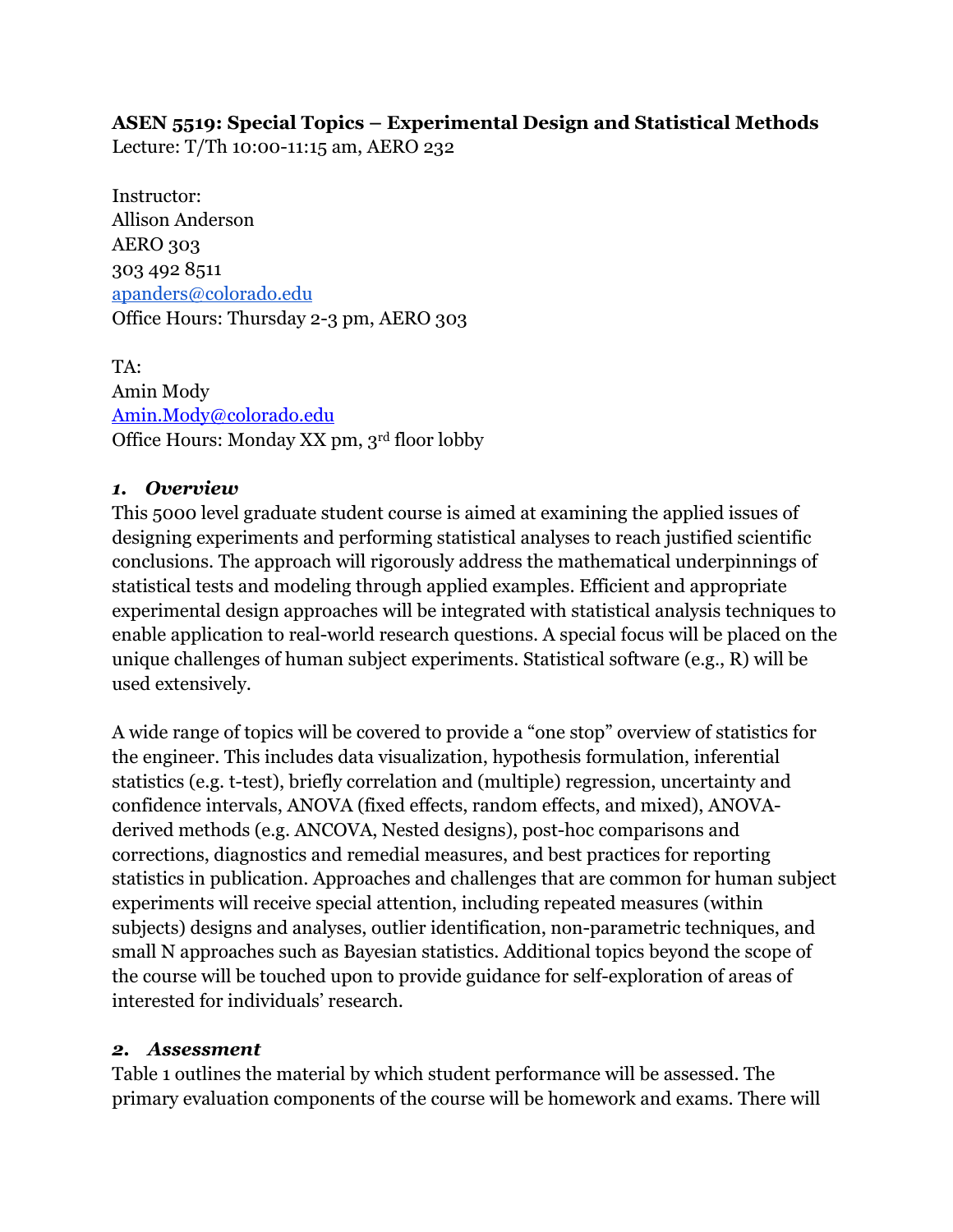also be a semester group project, with teams of 4 people performing an experiment with statistical analyses. Final presentations will occur during the final exam week. This course will have 2 exams. Additional details on timeline and due dates can be found in the course schedule document.

*Table 1: Distribution of course assessments*

|                  | 100% |
|------------------|------|
| Semester Project | 30%  |
| Homework $(4)$   | 40%  |
| Exams $(2)$      | 30%  |

#### *3. Textbook*

There is no required textbook for the class. An online version of the primary text, "Applied Linear Statistical Models" by Kutner, Nachtsheim, Neter, and Li, can be found here:

### http://users.stat.ufl.edu/~rohitpatra/4210/KNNL.pdf

Readings will be assigned from other resources as needed, and will be announced at least one week in advance of the due date.

### **4. Distance Students**

This course is offered for distance students via classroom capture. The class will be recorded and automatically uploaded to the Canvas website. Any student wishing to attend the class in real time should email me directly so I can set up a Zoom meeting, allowing you to call in. If you have issues viewing or hearing the lecture, please let me know immediately so I can resolve the issue prior to the next class.

### **5. Accommodation for Disabilities**

If you qualify for accommodations because of a disability, please submit your accommodation letter from Disability Services to your faculty member in a timely manner so that your needs can be addressed. Disability Services determines accommodations based on documented disabilities in the academic environment. Information on requesting accommodations is located on the Disability Services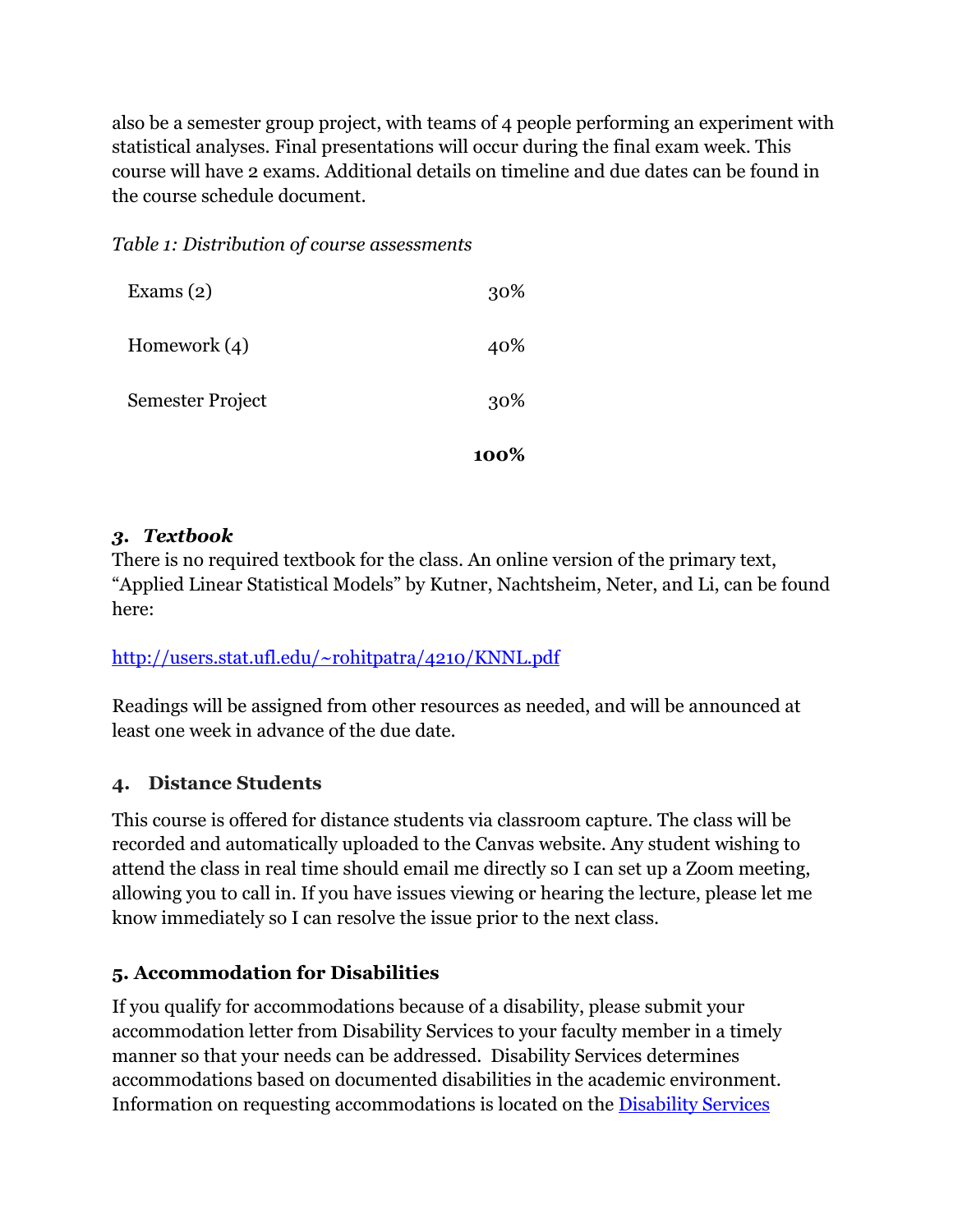website. Contact Disability Services at 303-492-8671 or dsinfo@colorado.edu for further assistance. If you have a temporary medical condition or injury, see Temporary Medical Conditions under the Students tab on the Disability Services website.

## **6. Classroom Behavior**

Students and faculty each have responsibility for maintaining an appropriate learning environment. Those who fail to adhere to such behavioral standards may be subject to discipline. Professional courtesy and sensitivity are especially important with respect to individuals and topics dealing with race, color, national origin, sex, pregnancy, age, disability, creed, religion, sexual orientation, gender identity, gender expression, veteran status, political affiliation or political philosophy. For more information, see the policies on classroom behavior and the Student Code of Conduct.

# **7. Preferred Student Names and Pronouns**

CU Boulder recognizes that students' legal information doesn't always align with how they identify. Students may update their preferred names and pronouns via the student portal; those preferred names and pronouns are listed on instructors' class rosters. In the absence of such updates, the name that appears on the class roster is the student's legal name.

### **8. Honor Code**

All students enrolled in a University of Colorado Boulder course are responsible for knowing and adhering to the Honor Code. Violations of the policy may include: plagiarism, cheating, fabrication, lying, bribery, threat, unauthorized access to academic materials, clicker fraud, submitting the same or similar work in more than one course without permission from all course instructors involved, and aiding academic dishonesty. All incidents of academic misconduct will be reported to the Honor Code (honor@colorado.edu); 303-492-5550). Students found responsible for violating the academic integrity policy will be subject to nonacademic sanctions from the Honor Code as well as academic sanctions from the faculty member. Additional information regarding the Honor Code academic integrity policy can be found at the Honor Code Office website.

### **9. Sexual Misconduct, Discrimination, Harassment and/or Related Retaliation**

The University of Colorado Boulder (CU Boulder) is committed to fostering a positive and welcoming learning, working, and living environment. CU Boulder will not tolerate acts of sexual misconduct, intimate partner abuse (including dating or domestic